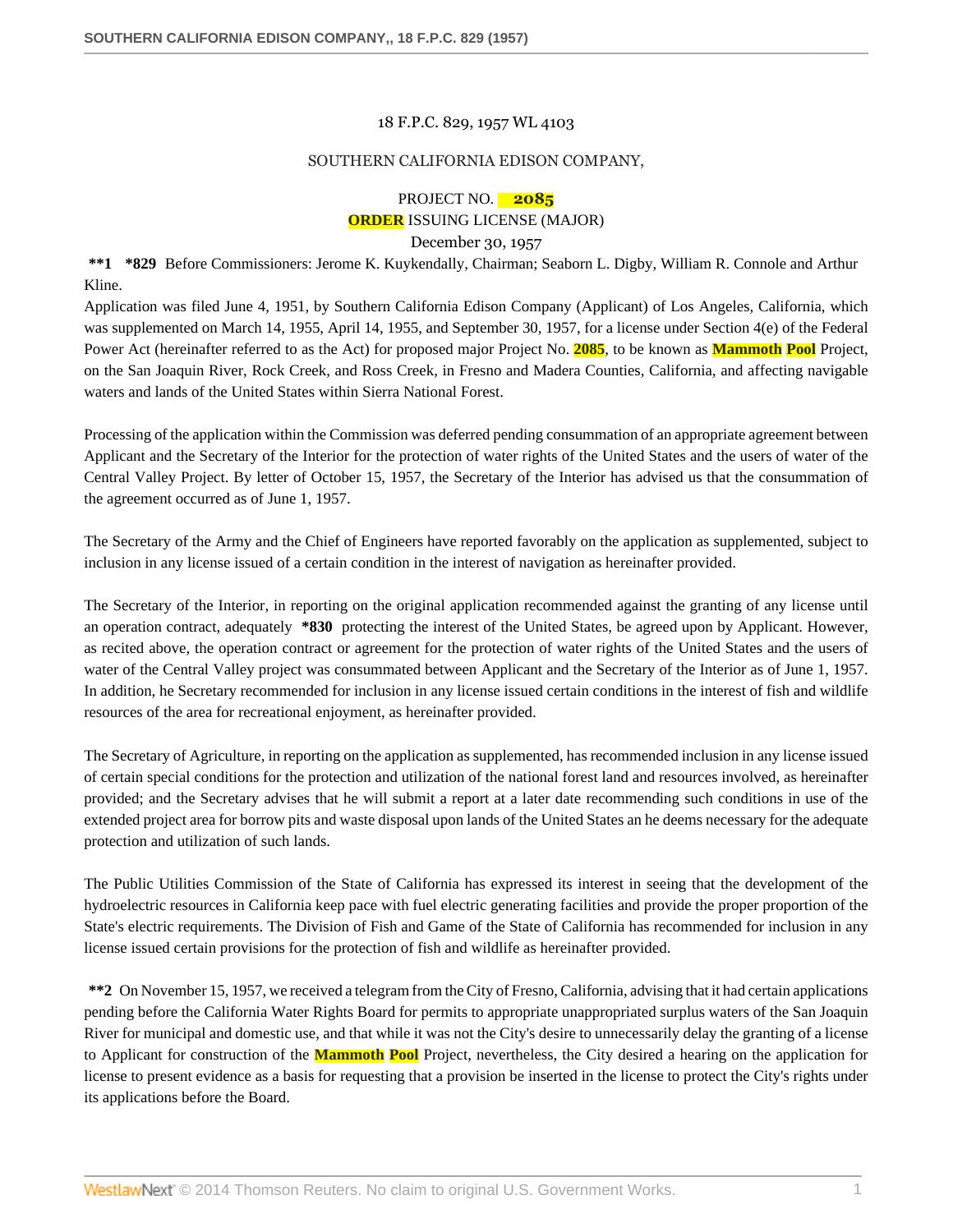We were subsequently advised by the City that its representatives were conferring with representatives of the Applicant with respect to this matter. On December 12, 1957, we received a letter dated December 10, 1957, from the City of Fresno further advising that as a result of the conferences and negotiations with the Applicant, the City wishes to propose that 'in the Commission's **order** granting a license to the Southern California Edison Company, there be included the following statements: The granting of this license is not to be construed as any determination of the water rights of the City of Fresno under its Applications Nos. 6771, 6772, 7134 and 7135, now pending before the State Water Rights Board of the State of California.

The granting of this license is not to be construed as precluding the City of Fresno at any later time from negotiating with the Southern California Edison Company for an arrangement to increase the storage capacity of the reservoir created by the **Mammoth Pool** Dam. In the event that such an arrangement is made, the Company and the City may at that time make application to this Commission for authority to undertake such an enlargement of the Project.

Nothing herein [in the two statements above] shall be deemed to be a waiver of any right which the City of Fresno or the Southern California Edison Company may now have under Federal or State law.' (Phrase in brackets added.)

#### **\*831** The City of Fresno concluded its letter by stating that:

If these statements are included in the Commission's **order** granting said license, we ask that you disregard our request for a hearing with respect thereto, and the City of Fresno wishes to join with the Southern California Edison Company in requesting that the **order** granting such license be issued at the earliest possible date.

In a letter dated December 13, 1957, the Applicant quoted the three statements contained in the City's letter of December 10, 1957, and advised that:

The Company views these statements as statements of fact and of law which would not have the effect of changing in any way the rights and obligations which the Company may have under the license which the Commission may grant to the Company. It therefore has no objection to the inclusion of such statements in the Commission's **order** and requests that they be included therein in **order** that any unnecessary delay may be avoided in the issuance of a license to the Company.

#### *The Commission finds:*

**\*\*3** (1) The proposed project affects nevigable waters and lands of the United States.

(2) The proposed project would consist of:

(a) All lands constituting the project area and enclosed by the project boundary or the limits of which are otherwise defined, and/or interest in such lands necessary or appropriate for the purposes of the project, whether such lands or interest therein are owned or held by the Applicant or by the United States; such project area and project boundary being more specifically shown and described by certain exhibits which formed a part of the application for license and which are designated and described as follows:

*Exhibit J*

#### Sheet No. Dwg. No. **FPC** No. **2085** Showing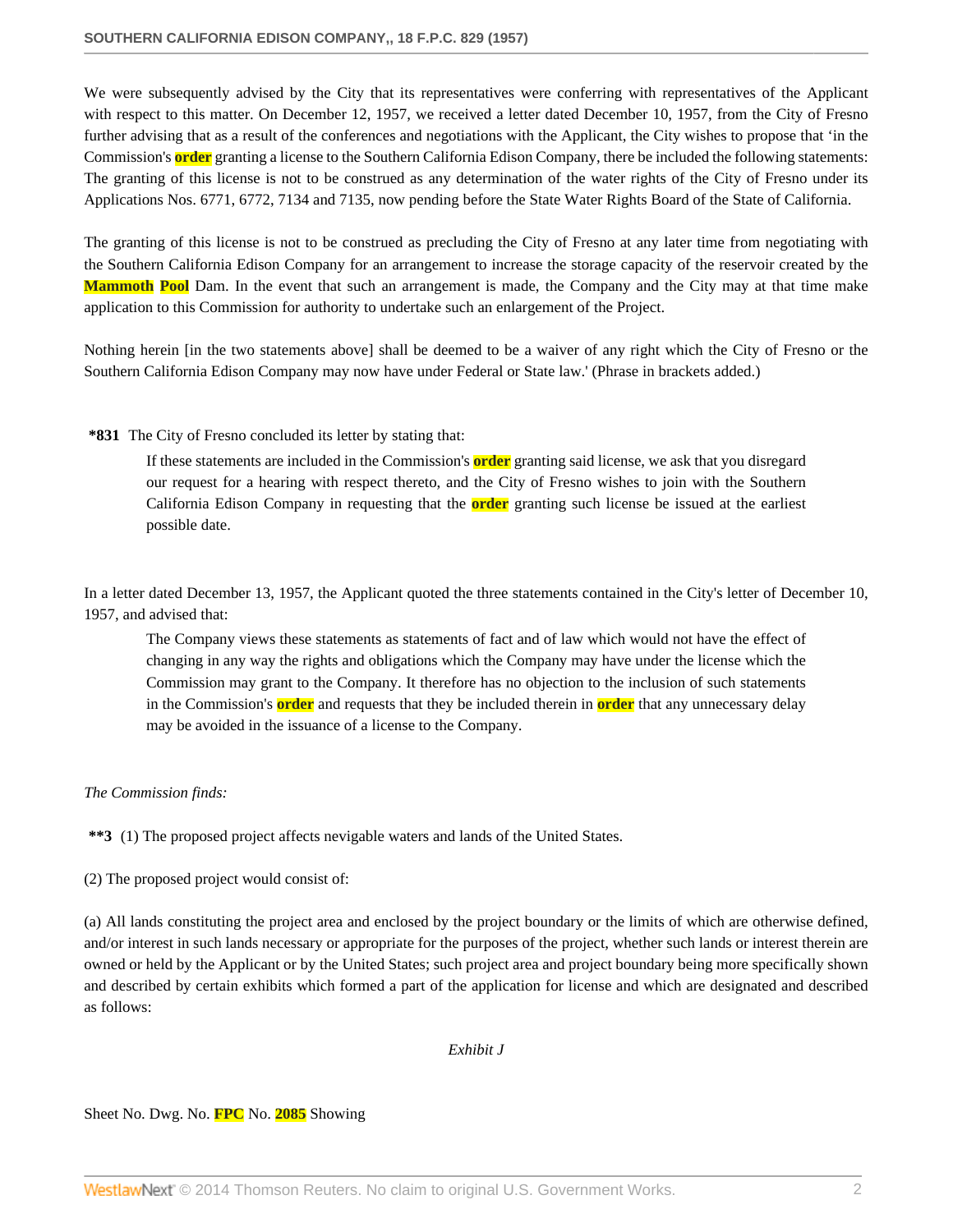7006 1 533635 1 15 General map.

#### *Exhibit K*

7007 1 through 7014 1 533636 1 through 533643 1 16 through 23 Detail Map.

7014 A 541848 29 Access roads

and borrow

area sites.

(b) Principal structures consisting of:

**Mammoth Pool** Dam, across San Joaquin River in the N 1/2 of Section 14, T. 7 S., R. 24 E., M. D. B. & M., about 330 feet hight from stream bed to crest, with a separate spillway structure;

**Mammoth Pool** Reservoir, created by the **Mammoth Pool** Dam, with a gross capacity of approximately 123,000 acre-feet at spillway crest, elevation 3330.0 (Applicant's datum);

Rock Creek Diversion Dam, across Rock Creek, approximately 19 feet high above stream bed;

Ross Creek Diversion Dam, across Ross Creek, approximately 15 feet high above stream bed;

**Mammoth Pool** Tunnel, about 39,665 feet long, to extend from the **Mammoth Pool** Reservoir to the **Mammoth Pool** Powerhouse penstocks;

**\*832** An intake structure at the reservoir, a surge chamber and a rock trap in the tunnel section, and two penstocks each about 2,060 feet long;

A steel pipe to extend each from Rock Creek Diversion Dam and from the Ross Creek Diversion Dam into **Mammoth Pool** Tunnel;

**Mammoth Pool** Powerhouse, of outdoor type, approximately nine miles upstream from the Applicant's Big Creek Powerhouse No. 3 (Project No. 120), to contain two 63,000 kw vertical generators (total 126,000 kw), each direct-connected to a hydraulic turbine rated at 88,000 hp at 940 feet effective head (total 176,000 hp);

A substation, adjacent to the **Mammoth Pool** Powerhouse;

220-kv transmission line about 6 miles long from **Mammoth Pool** Powerhouse to the Applicant's existing Big Creek Powerhouse No. 3;

Appurtenant hydraulic, mechanical, and electrical facilities and miscellaneous project works.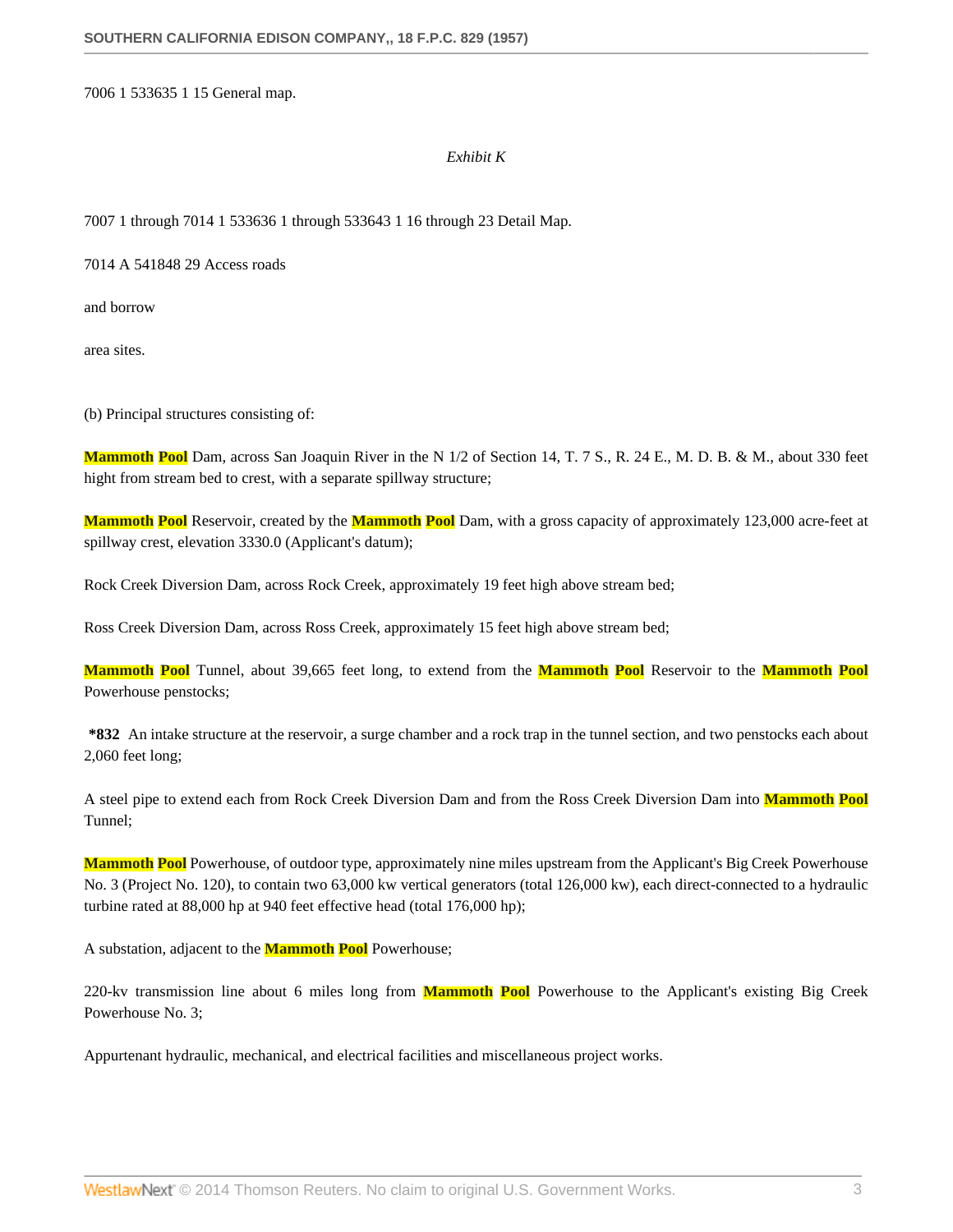-the location, nature, and character of which structures are more specifically shown and described by the exhibits hereinbefore cited and by certain other exhibits which formed part of the application for license and which are designated and described as follows:

### *Exhibit L*

Sheet No. Dwg. No. **FPC** No. Showing--

#### **2085**

7015 1 534566 1 24 **Mammoth Pool** Dam.

7016 1 534567 1 25 Intake and intake gate shaft.

7017 534568 12 Penstock and surge chamber.

7020 537784 0 28 Spillway-**Mammoth Pool** Reservoir

7021 541842 30 Ross and Rock Creek Diversions.

7022 552694 43 Generator deck plan of powerhouse.

7023 552695 44 Sectional plans.

7024 552696 45 Sectional elevations of powerhouse.

**\*\*4** *Exhibit M*-'General Description-Mechanical, Electrical, and Transmission Equipment' in three sheets dated September 27, 1957, and filed September 30, 1957.

(c) All other structures, fixtures, equipment or facilities used or useful in the maintenance and operation of the project and located on the project area, including such portable property as may be used or useful in connection with the project or any part thereof, whether located on or off the project area, if and to the extent that the inclusion of such property as a part of the project is approved or acquiesced in by the Commission; also, all riparian or other rights, the use or possession of which is necessary or appropriate in the maintenance and operation of the project.

(3) The Applicant is a corporation organized under the laws of the State of California and has submitted satisfactory evidence of compliance with the requirements of all applicable State laws insofar as necessary to effect the purposes of a license for the project.

(4) No conflicting application is on file with the Commission. Public notice has been given as required by the Act.

(5) The Applicant has submitted satisfactory evidence of its financial ability to construct and operate the project.

(6) Except for the possibility of re-regulation, in part, by the Bureau of Reclamation's Friant Dam (Millerton Lake) of flows from the reservoir of the proposed project, the latter will not affect any Government dam, nor will the issuance of a license for the proposed projcet, as hereinafter provided, affect **\*833** the development of any water resources for public purposes which should be undertaken by the United States.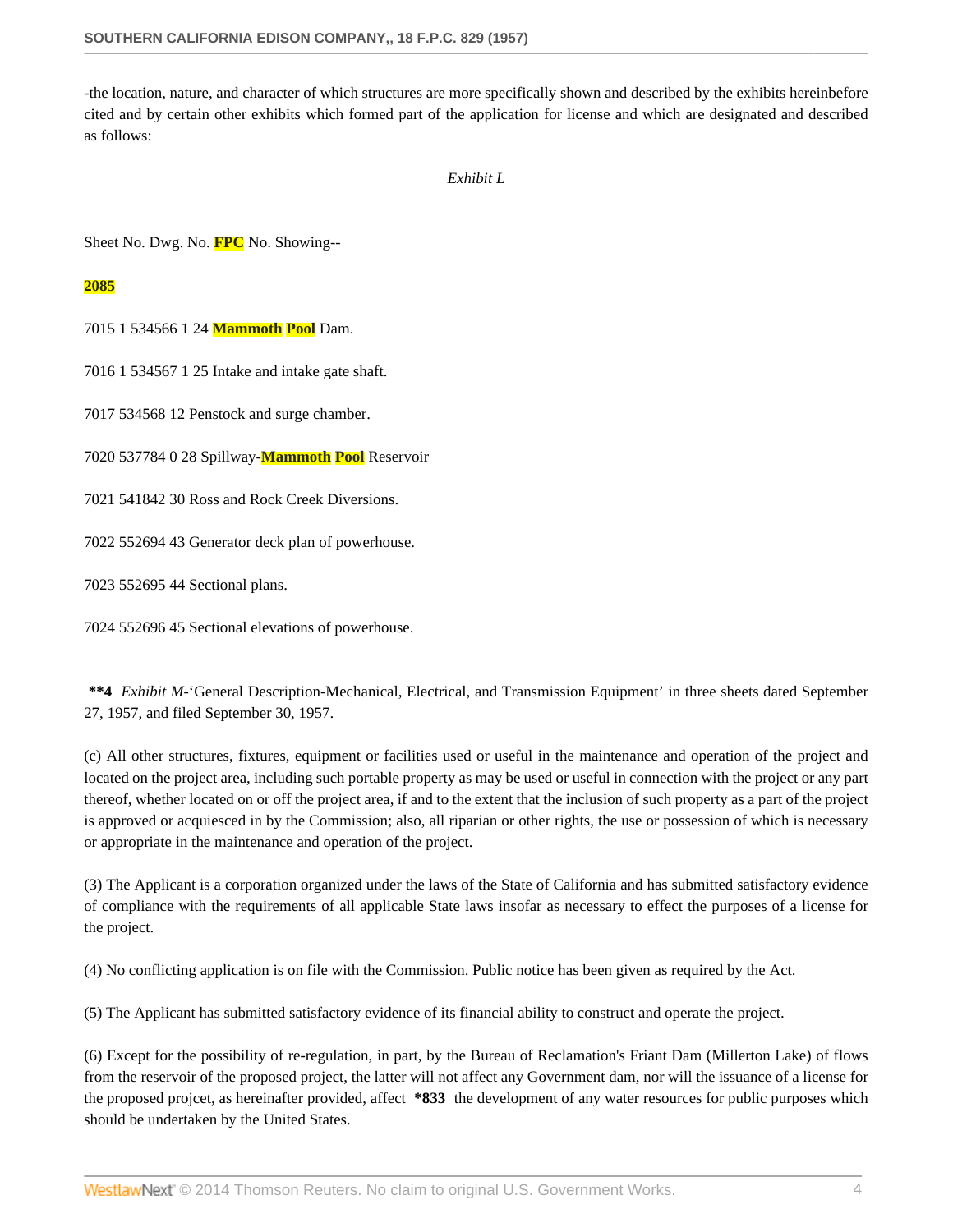(7) The issuance of a license for the project as hereinafter provided will not interfere or be inconsistent with the purposes for which the Sierra National Forest was created or acquired.

(8) The project is best adapted to a comprehensive plan of developing the San Joaquin River for the use and benefit of interstate or foreign commerce, for the improvement and utilization of water-power development, and for other beneficial public uses, including recreational purposes.

(9) The 220-kv transmission line extending about six miles from **Mammoth Pool** Powerhouse to the Applicant's existing Big Creek Powerhouse No. 3 and the 130,000 kva 13.8/235 kv step-up transformer bank adjacent to **Mammoth Pool** Powerhouse are parts of the project within the meaning of Section 3(11) of the Act and should be included in the license for the project.

(10) The installed horsepower capacity of the proposed project hereinafter authorized for the purpose of computing the capacity component of the administrative annual charges is 168,000 horsepower. The energy generated by the project would be used for domestic, commercial, industrial, agricultural, and other purposes in the Applicant's service areas in the southern and central parts of California.

(11) The amount of annual charges to be paid under the license for the purpose of reimbursing the United States for the costs of administration of Part I of the Act and for recompensing it for the use, occupancy, and enjoyment of its lands, including those used for transmission line right-of-way only, is reasonable as hereinafter fixed and specified.

**\*\*5** (12) In accordance with Section 10(d) of the Act, the rate of return upon the net investment in the project, and the proportion of surplus earnings to be paid into and held in amortization reserves, are reasonable as hereinafter specified.

(13) The exhibits designated and described in finding (2) above conform to the Commission's rules and regulations and should be approved as part of the license for the project.

## *The Commission orders:*

(A) This license is issued to Southern California Edison Company under Section 4(e) of the Act for a period of 50 years, effective as of December 1, 1957, for the construction, operation and maintenance of Project No. **2085**, affecting navigable waters and lands of the United States within Sierra National Forest, subject to the terms and conditions of the Act, which is incorporated by reference as a part of this license, and subject to such rules and regulations as the Commission has issued or prescribed under the provisions of the Act.

(B) This license is also subject to the terms and conditions set forth in Form L-6, December 15, 1953, (16 **FPC** [1121\)](http://www.westlaw.com/Link/Document/FullText?findType=Y&serNum=1956054521&pubNum=921&originationContext=document&vr=3.0&rs=cblt1.0&transitionType=DocumentItem&contextData=(sc.Search)) entitled: 'Terms and Conditions for Unconstructed Major Project Affecting Navigable Waters and Lands of the United States', except for Articles 9 and 15 through 18 thereof, which terms and conditions are attached hereto and made a part hereof; and subject to the following special conditions set forth herein as additional articles.

*Article 28*. The Licensee shall commence construction within one year from the effective date of license and with due diligence shall complete the project within five years from the effective date of the license.

*Article 29*. The Licensee shall limit releases from the **Mammoth Pool** Reservoir during flood periods to amounts not greater than the inflows.

**\*834** *Article 30*. The Licensee shall release from the lower levels of the dam sufficient water to maintain flows in the natural streambed of the San Joaquin River, as measured approximately one-half mile below the dam, and above the confluence of Skakeflat Creek, of not less than twenty-five (25) cubic feet per second during the period April 16 through October 31 and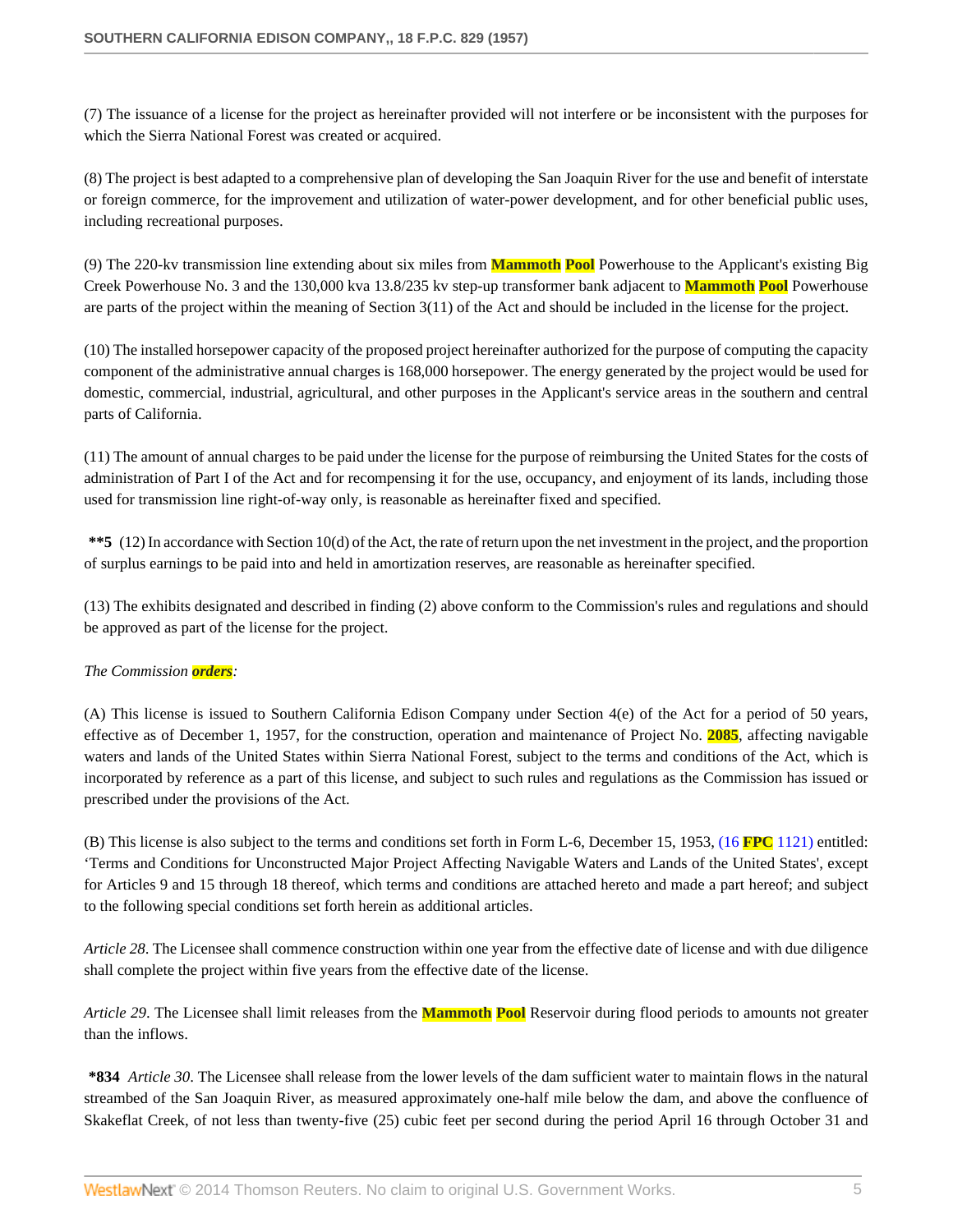ten (10) cubic feet per second during the period November 1 through April 15 of each year, except in a dry year (which is defined as a year in which the seasonal run-off of the San Joaquin River at Friant Dam as estimated by the State of California Department of Water Resources on April 1 will be 900,000 acre-feet or less) the flow shall be not less than twelve and onehalf (12.5) cubic feet per second during the period April 16 through October 31 and ten (10) cubic feet per second during the period November 1 throuhgh April 15. The dry year schedule may be applied for a period not to exceed the subsequent twelve (12) consecutive months commencing on April 16.

*Article 31*. The Licensee shall cooperate with the California Division of Fish and Game, the U. S. Forest Service, and the U. S. Fish and Wildlife Service, in the development of plans for the improvement and protection of the fishery, wildlife, and recreational resources involved.

**\*\*6** *Article 32*. The Licensee shall construct, maintain, and operate such protective devices and comply with such reasonable modifications of the project structure and operation in the interest of fish and wildlife resources as may be hereafter prescribed by the Commission upon the recommendation of the California Department of Fish and Game, and the Secretary of the Interior.

*Article 33*. The Licensee shall, in **order** to secure maximum recreational benefits, make every effort to maintain the water surface of **Mammoth Pool** Reservoir as the maximum elevation and with a minimum of fluctuation from June 1 to September 1 of each year, as consistent with the primary purpose of the reservoir.

*Article 34*. The Licensee shall install, maintain, and operate fish screens if such are found to be necessary and if suitable and practical screens can be developed, when so **ordered** by the Commission upon the recommendation of the California Department of Fish and Game.

## *Article 35*.

(a) The Licensee shall construct an access road extending from the Forest Service Road No. 0400 to the **Mammoth** Dam, which road shall be constructed to the following minimum standards: 18-foot roadbed exclusive of ditches, intervisible turnouts 26 feet in width for 50 feet with 50-foot tapers at each end, 7% maximum grades, 150-foot minimum curve radius, and bridges with 24 feet clear width. The roadbed including structures shall be designed for wheel and axle loads commensurate with the American Association of State Highway Officials H20-S16 bridge loading.

(b) To provide access to the east side of the river the Licensee shall construct a road along the crest of the dam and approaches, and a bridge across the spillway structure, to replace the crossing which will be inundated by the reservoir. Said road shall be constructed to the following minimum standards: 30 feet minimum usable width, 6% maximum grade, and 250 feet minimum curve radius. The roadbed including structures shall be designed for wheel and axle load as specified in (a) above.

*Article 36*. The Licensee shall prior to impounding water clear all lands in the bottom and margin of reservoir up to high-water level, shall clear and keep clear to an adequate width lands of the United States along open conduits, and shall dispose of all temporary structures, unused timber, brush, refuse, of inflammable material resulting from the clearing of the lands or from the construction and maintenance of the project works. In addition, all **\*835** trees along the margin of the reservoir which may die from operation of the reservoir shall be removed. The clearing of the lands and the disposal of the material shall be done with due diligence and to the satisfaction of the authorized representative of the Commission.

*Article 37*. The Licensee shall operate the project in harmony with the Operating Contract of June 1, 1957, entered into by the Licensee and the United States.

*Article 38*. The Licensee shall pay to the United States the following annual charges: